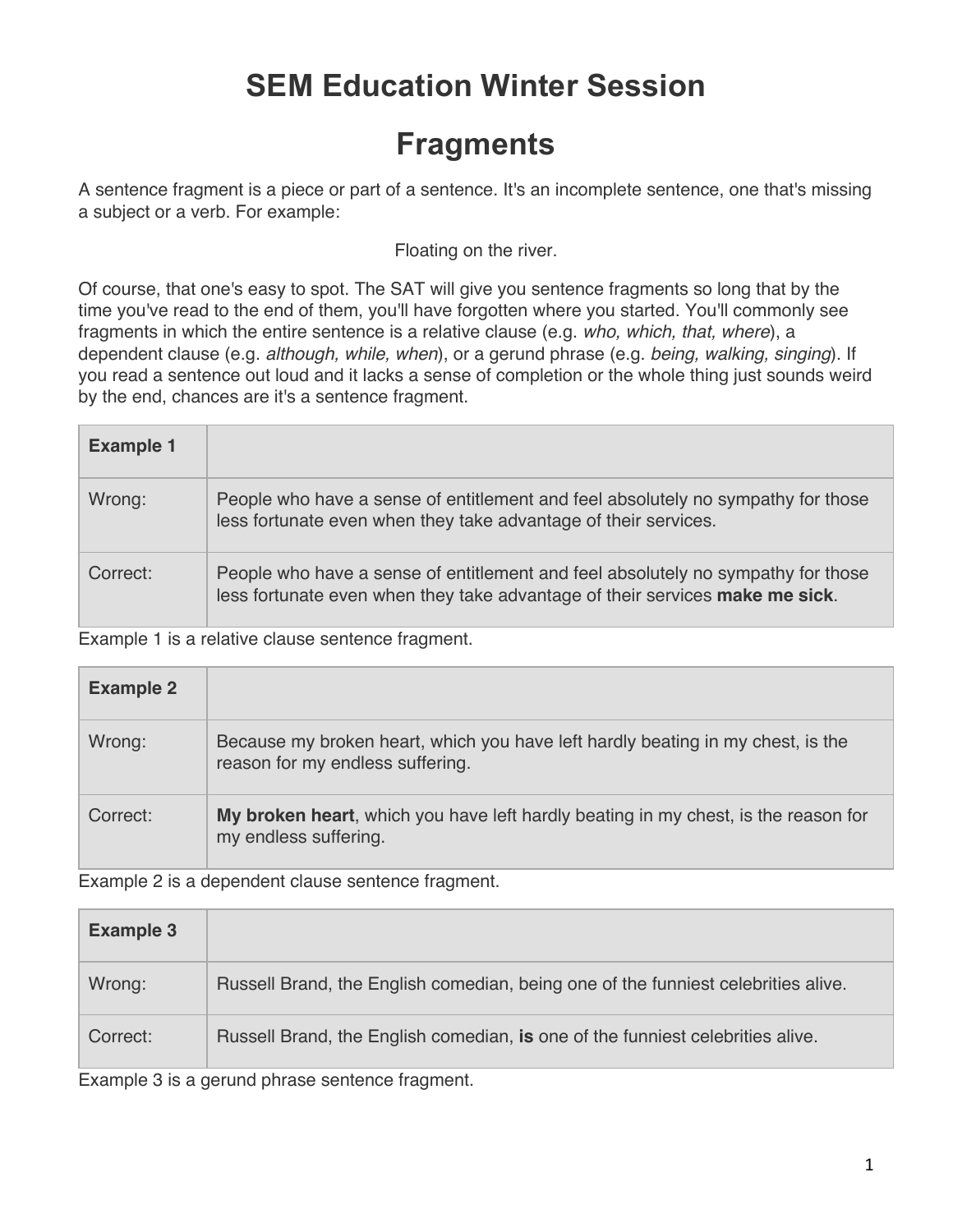There is no one absolute way to fix a sentence fragment. On the SAT, the simpler ones are easy to spot and fix. Often times, the trickier ones will involve removing words like *who, which, although, because, since,* and *despite* as in Example 2.

## **Fragments Practice**

- 1. Because the late night shift requiring long hours for little pay, there is a high turnover rate. A) NO CHANGE
	- B) requires
	- C) to require
	- D) and requiring
- 2. The lack of water and shelter from the sun in the desert which makes it extremely tough to survive.
	- A) NO CHANGE
	- B) and
	- C) that
	- D) DELETE the underlined portion.
- 3. The city's rising population, as well as its poor public transportation infrastructure, has lead to massive traffic jams during the morning commute.
	- A) NO CHANGE
	- B) which has lead
	- C) leading
	- D) being the leader
- 4. Refugees attempting to cross the heavily armed border of Germany face insurmountable obstacles.
	- A) NO CHANGE
	- B) attempting to cross the heavily armed border of Germany, they face
	- C) who attempt to cross the heavily armed border of Germany and face
	- D) who attempt to cross the heavily armed border of Germany, where they face
- 5. Matt decided to listen to what the teacher had to say. He put the laptop in his backpack and the phone in his pocket.
	- A) NO CHANGE
	- B) By putting
	- C) When he put
	- D) To put